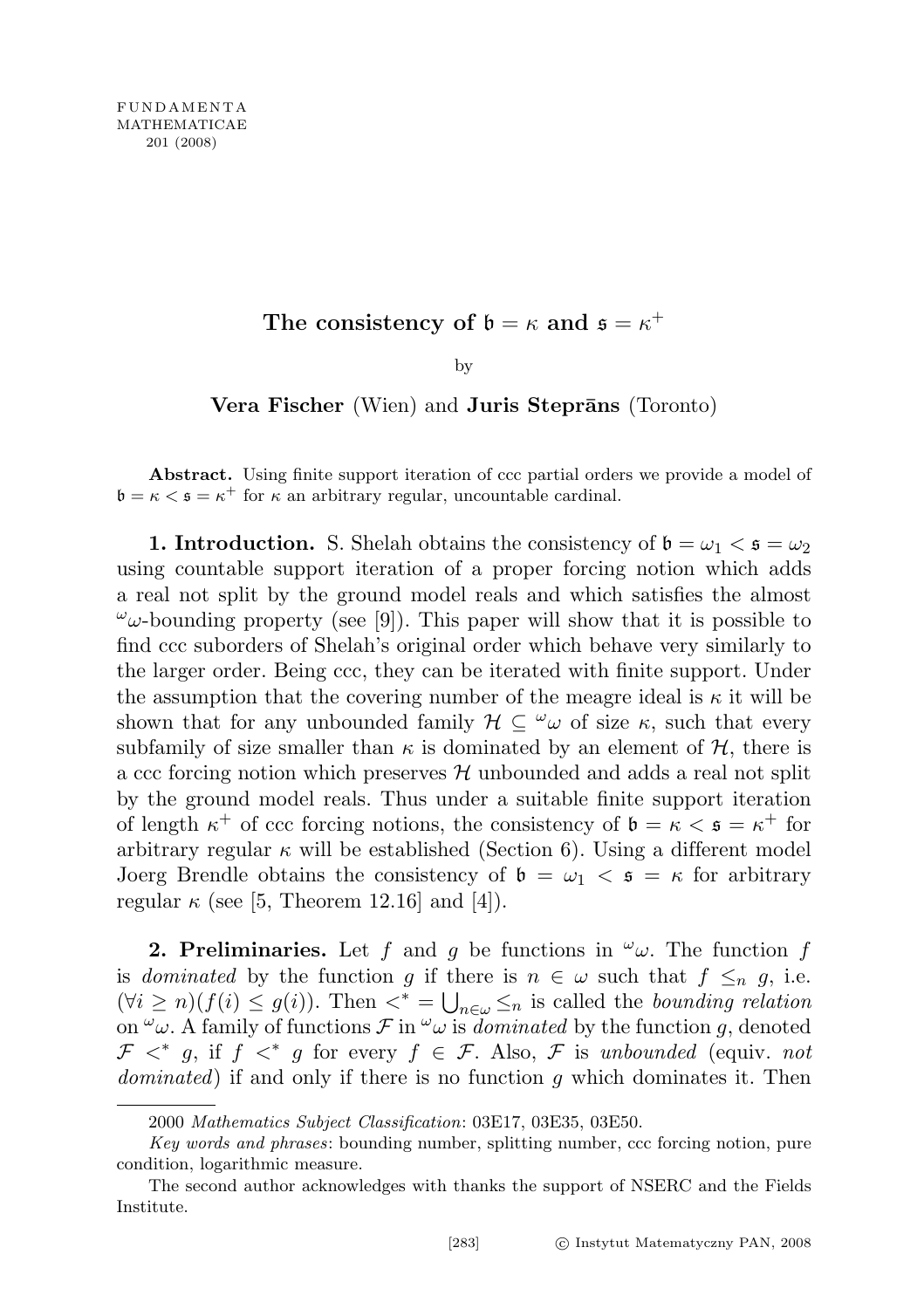the *bounding number* **b** is defined as the minimal size of an unbounded family. That is,  $\mathfrak{b} = \min\{|\mathcal{B}| : \mathcal{B} \subseteq \omega \omega \text{ and } \mathcal{B} \text{ is unbounded}\}\.$  A family S of infinite subsets of  $\omega$  is *splitting* if for every  $A \in [\omega]^{\omega}$  there is  $B \in S$  such that  $A \cap B$ and  $A \cap B^c$  are infinite. Then the *splitting number* s is defined as the minimal size of a splitting family. That is,  $\mathfrak{s} = \min\{|S| : S \subseteq [\omega]^\omega \text{ and } S \text{ is splitting}\}.$ A family  $\mathcal{H} \subseteq \omega$  is  $\lt^*$ -directed if every subfamily of size less than  $|\mathcal{H}|$  is dominated by an element of  $H$ .

3. Centred families of pure conditions. The notion of logarithmic measure is due to S. Shelah. In the presentation of logarithmic measures and their basic properties (Definitions 3.1, 3.4, 3.8, Lemmas 3.3, 3.5, 3.7) we follow [1].

DEFINITION 3.1. Let  $s \subseteq \omega$  and let  $h : [s]^{<\omega} \to \omega$  where  $[s]^{<\omega}$  is the family of finite subsets of s. Then h is a *logarithmic measure* if for all  $A \in$  $[s]^{<\omega}$  and all  $A_0, A_1$  such that  $A = A_0 \cup A_1$ ,  $h(A_i) \ge h(A) - 1$  for  $i = 0$ or  $i = 1$  unless  $h(A) = 0$ . Whenever s is a finite set and h a logarithmic measure on s, the pair  $x = (s, h)$  is called a *finite logarithmic measure*. The value  $h(s) = ||x||$  is called the *level* of x; the underlying set of integers s is denoted  $\mathrm{int}(x)$ .

DEFINITION 3.2. Whenever  $h$  is a finite logarithmic measure on  $x$  and  $e \subseteq x$  is such that  $h(e) > 0$ , we will say that e is h-positive.

LEMMA 3.3. If h is a logarithmic measure and  $h(A_0 \cup \cdots \cup A_{n-1}) \geq l+1$ then  $h(A_i) \geq l - j$  for some  $j, 0 \leq j \leq n - 1$ .

DEFINITION 3.4. Let  $P \subseteq [\omega]^{<\omega}$  be an upwards closed family. Then P induces a logarithmic measure h on  $[\omega]^{<\omega}$  defined inductively on |s| for  $s \in [\omega]^{<\omega}$  as follows:

- (1)  $h(e) \geq 0$  for every  $e \in [\omega]^{<\omega}$ ;
- (2)  $h(e) > 0$  iff  $e \in P$ ;
- (3) for  $l \geq 1$ ,  $h(e) \geq l+1$  iff  $|e| > 1$  and whenever  $e_0, e_1 \subseteq e$  are such that  $e = e_0 \cup e_1$ , then  $h(e_0) \geq l$  or  $h(e_1) \geq l$ .

Then  $h(e) = l$  if l is maximal for which  $h(e) \geq l$ . The elements of P are called *positive sets* and  $h$  is said to be *induced by P*.

LEMMA 3.5. If h is a logarithmic measure induced by positive sets and  $h(e) \geq l$ , then  $h(a) \geq l$  for every a such that  $e \subseteq a$ .

EXAMPLE 1 (Shelah, [10]). Let  $P \subseteq [\omega]^{<\omega}$  be the family of sets containing at least two points and h the logarithmic measure induced by  $P$ . Then  $h(x) = \min\{i : |x| \leq 2^i\}$  for all  $x \in P$ . This measure is called the *standard* logarithmic measure.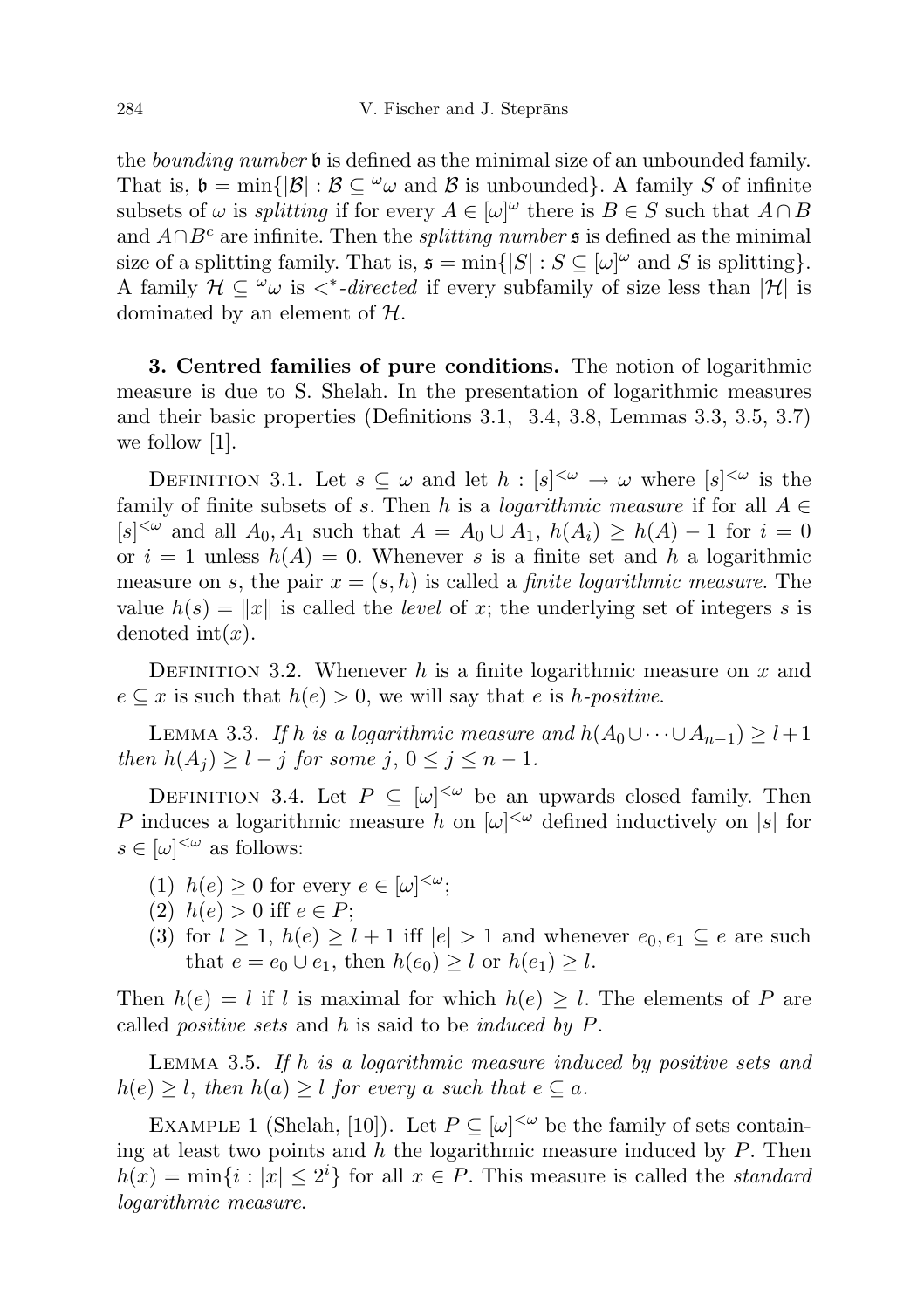REMARK 3.6. From now on we assume that all logarithmic measures have the additional property that singletons are not positive sets.

LEMMA 3.7. Let  $P \subseteq [\omega]^{<\omega}$  be an upwards closed family and let h be the logarithmic measure induced by P. If for every  $n \in \omega$  and every partition of  $\omega$ into n sets  $\omega = A_0 \cup \cdots \cup A_{n-1}$  there is  $j \in n$  such that  $A_j$  contains a positive set, then for every  $k \in \omega$ , every  $n \in \omega$  and every partition  $\omega = A_0 \cup \cdots \cup A_{n-1}$ there is  $j \in n$  such that  $A_j$  contains a set of h-measure greater than or equal to k.

DEFINITION 3.8. Let Q be the set of all pairs  $(u, T)$  where  $u \in [\omega]^{<\omega}$ and  $T = \langle (s_i, h_i) : i \in \omega \rangle$  is a sequence of finite logarithmic measures such that max  $u < \min s_0$ , max  $s_i < \min s_{i+1}$  for all  $i \in \omega$  and  $\langle h_i(s_i) : i \in \omega \rangle$  is unbounded. If  $u = \emptyset$  we say that  $(\emptyset, T)$  is a pure condition and denote it by T. The underlying set  $\bigcup \{s_i : i \in \omega\}$  of integers is denoted int(T). We say that  $(u_1, T_1)$  is extended by  $(u_2, T_2)$ , where  $T_l = \langle (s_i^l, h_i^l) : i \in \omega \rangle$  for  $l = 1, 2$ , and write  $(u_2, T_2) \leq (u_1, T_1)$ , if the following conditions hold:

- (1)  $u_2$  is an end-extension of  $u_1$  and  $u_2\backslash u_1 \subseteq \text{int}(T_1);$
- (2)  $\text{int}(T_2) \subseteq \text{int}(T_1)$  and there is an infinite sequence  $\langle B_i : i \in \omega \rangle$ of finite subsets of  $\omega$  such that  $\max u_2 < \min s_j^1$  for  $j = \min B_0$ ,  $\max(B_i) < \min(B_{i+1})$  and  $s_i^2 \subseteq \bigcup \{s_j^1 : j \in B_i\};$
- (3) for every subset e of  $s_i^2$  such that  $h_i^2(e) > 0$  there is  $j \in B_i$  such that  $h_j^1(e \cap s_j^1) > 0.$

In the case of  $u_1 = u_2$ ,  $(u_2, T_2)$  is called a *pure extension* of  $(u_1, T_1)$ .

Whenever  $T = \langle t_i : i \in \omega \rangle$  is a pure condition and  $k \in \omega$ , let  $i_T(k) =$  $\min\{i : k < \min\inf(t_i)\}\$ and  $T\backslash k = T_{i_T(k)} = \langle t_i : i \geq i_T(k) \rangle$ . For  $u \in [\omega]^{<\omega}$ let  $(u, T) = (u, T \setminus u) = (u, T_{i_T(\max u)})$ . Note that if  $R \leq T$  and  $k \in \text{int}(R)$ , then  $R \backslash k \leq T \backslash k$ .

DEFINITION 3.9. If F is a family of pure conditions, then  $Q(\mathcal{F})$  is the suborder of Q consisting of all  $(u, T) \in Q$  such that  $(\exists R \in \mathcal{F}) (R \leq T)$ .

Observe that if  $C$  is a centred family of pure conditions, then any two conditions in  $Q(C)$  with equal stems have a common extension in  $Q(C)$  and so  $Q(C)$  is  $\sigma$ -centred. From now on by a *centred family* we mean a centred family of pure conditions. We also assume that all centred families are closed with respect to final segments, that is, if C is a centred family and  $T \in C$ then  $T \backslash v \in C$  for every  $v \in [\omega]^{<\omega}$ .

LEMMA 3.10. Any two conditions of  $Q(C)$  are compatible as conditions in  $Q(C)$  if and only if they are compatible in  $Q$ .

LEMMA 3.11. Let  $T = \langle t_i : i \in \omega \rangle$ , where  $t_i = (s_i, h_i)$ , be a pure condition and  $\omega = A_0 \cup \cdots \cup A_{n-1}$  a finite partition. Then there is  $j \in n$  such that  $\langle h_i(s_i \cap A_j) : i \in \omega \rangle$  is unbounded.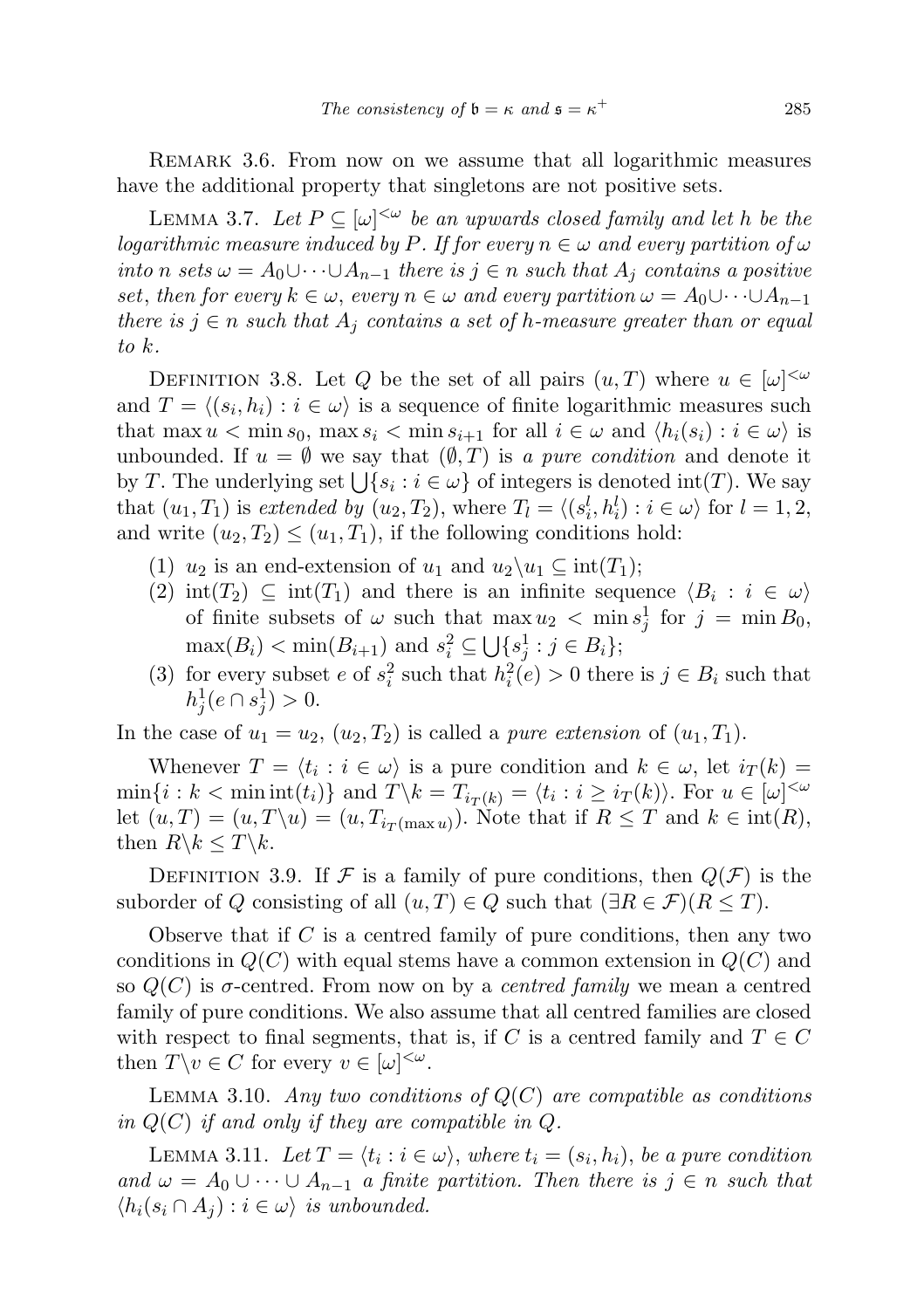DEFINITION 3.12. Whenever  $T = \langle (s_i, h_i) : i \in \omega \rangle$  is a pure condition and  $A \subseteq \omega$ , let  $T \upharpoonright A = \langle (s_i \cap A, h_i | \mathcal{P}(s_i \cap A)) : i \in \omega \rangle$ .

If  $T = \langle (s_i, h_i) : i \in \omega \rangle$  is a pure condition,  $A \subseteq \omega$  and  $\langle h_i(s_i \cap A) : i \in \omega \rangle$ is bounded, then T has no pure extension R with  $\text{int}(R) \subseteq A$ . A pure condition T compatible with every element of a family  $\mathcal F$  of pure conditions is said to be *compatible* with  $\mathcal{F}$ , denoted  $T \not\perp \mathcal{F}$ . If C' is a centred family such that  $C \subseteq Q(C')$  then C' is said to extend C.

LEMMA 3.13. Let  $C$  be a centred family,  $T$  a pure condition compatible with C, and  $\omega = A_0 \cup \cdots \cup A_{n-1}$  a finite partition. Then there is  $j \in n$  such that  $T[A_i]$  is a pure condition compatible with C.

*Proof.* By Lemma 3.11,  $I = \{j \in n : T | A_j \text{ is a pure condition}\}\neq \emptyset$ . Suppose that for every  $j \in I$  there is  $T_j \in C_j$  such that  $T \upharpoonright A_j$  and  $T_j$  are incompatible. However, I is finite, C is centred and so there exists  $X \in C$ such that  $(\forall j \in I)(X \leq T_j)$ . By hypothesis X and T have a common extension  $R \in Q$ . By Lemma 3.11 again, there exists  $i \in n$  such that  $R|A_i$ is a pure condition. However,  $R[A_i \leq T] A_i$  and so  $i \in I$ . Also,  $R[A_i \leq R \leq$  $X \leq T_i$  and so  $T_i$  and  $T \upharpoonright A_i$  are compatible, which is a contradiction.

DEFINITION 3.14. Let  $Q_{fin}$  be the partial order of all sequences  $\bar{r}$  =  $\langle r_0, \ldots, r_n \rangle$ ,  $n \in \omega$ , of finite logarithmic measures  $r_i = (s_i, h_i)$  such that for all  $i \in n$ ,  $\max(s_i) < \min(s_{i+1})$  and  $h_i(s_i) < h_{i+1}(s_{i+1})$  with extension relation being end-extension. The *level* of the sequence  $\bar{r} = \langle r_0, \ldots, r_n \rangle$  is the level of  $r_n$ , denoted  $\|\bar{r}\|$ .

DEFINITION 3.15. The sequence  $\bar{r} \in Q_{fin}$  extends the pure condition T if there is  $R \leq T$  such that  $\bar{r} \subseteq R$ . The finite logarithmic measure r extends T if  $\bar{r} = \langle r \rangle$  extends T.

DEFINITION 3.16. Let  $\tau = \langle T_n : n \in \omega \rangle$  be a sequence of pure conditions such that  $(\forall n)(T_{n+1} \leq T_n)$ . Then  $\mathbb{P}_{\tau}$  is the suborder of  $Q_{fin}$  of all  $\bar{r}$  such that  $(\forall i \in |\bar{r}|)(r_i \leq T_{j_i})$  where  $j_0 = 0$  and for  $i \geq 1$ ,  $j_i = \max \inf(r_{i-1})$ .

LEMMA 3.17. Let X be a pure condition compatible with  $\tau$  and  $n \in \omega$ . Then  $D_{\tau}(X,n) = {\bar{r} \in \mathbb{P}_{\tau} : (\exists r_i \in \bar{r})(r_i \leq X \text{ and } ||r_i|| \geq n})$  is dense.

*Proof.* Let  $\overline{r} \in \mathbb{P}_{\tau}$  and  $j = \max \int_{\overline{r}} f(x) \cdot \overline{r} dx$  and X are compatible, there is a finite logarithmic measure r such that  $||r|| > \max{||r||, n}$ , which is their common extension. Then  $\bar{r}(\tau)$  is an extension of  $\bar{r}$  which belongs to  $D_\tau(X,n)$ .

COROLLARY 3.18. Let C be a centred family such that  $(\forall X \in C)(X \not\perp \tau)$ and let G be a  $\mathbb{P}_{\tau}$ -generic filter. Then  $R = \bigcup G = \langle r_i : i \in \omega \rangle$  is a pure condition of finite logarithmic measures of strictly increasing levels. In  $V[G]$ there is a centred family C' such that  $|C'| = |C|$  and  $C \cup \tau \subseteq Q(C')$ .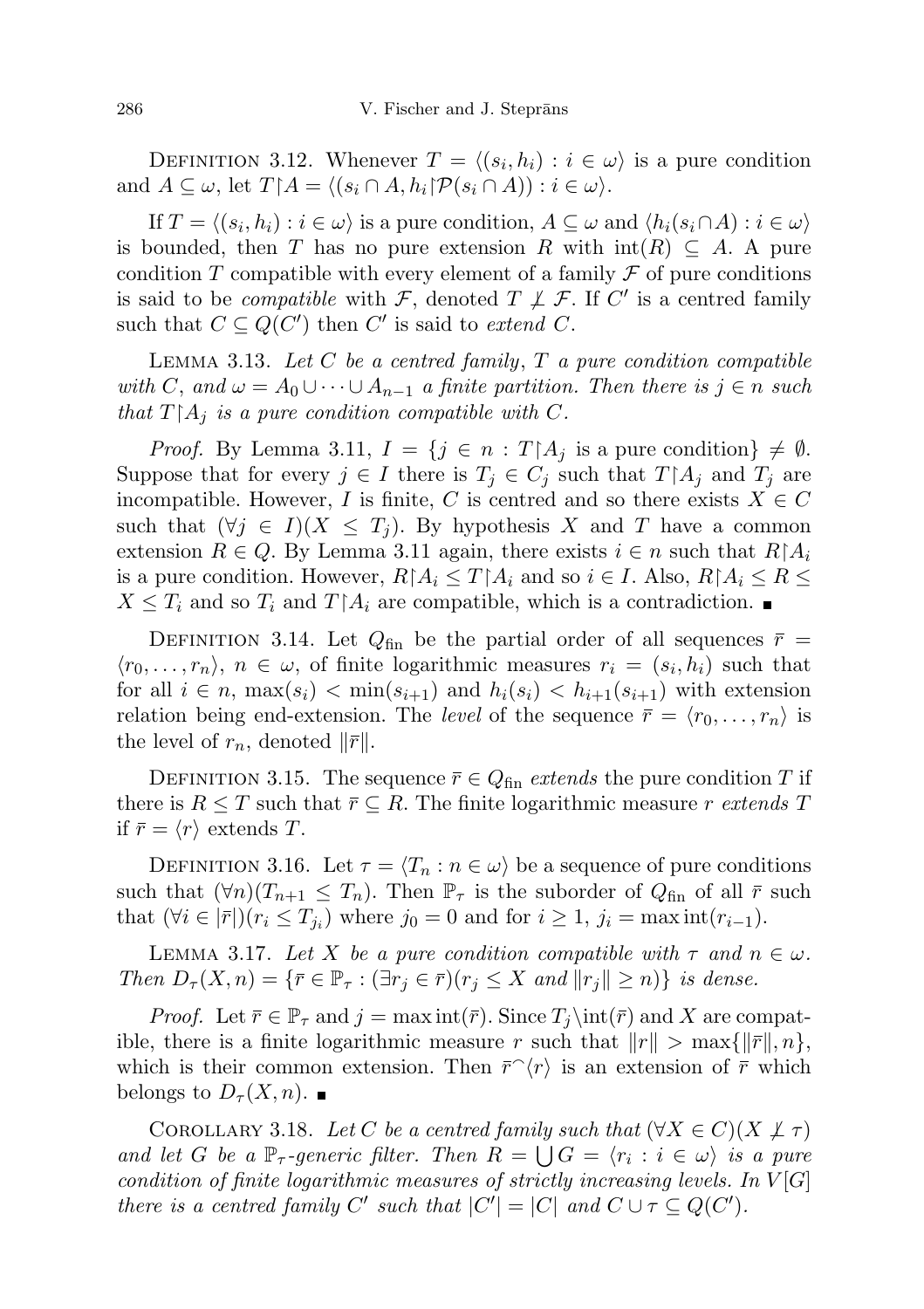*Proof.* For every  $X \in C$  and  $n \in \omega$  the set  $D_{\tau}(X,n)$  is dense in  $\mathbb{P}_{\tau}$ and so  $G \cap D_{\tau}(X,n) \neq \emptyset$ . Then  $I_X = \langle i : r_i \leq X \rangle$  is infinite and so  $R \wedge X := \langle r_i : i \in I_X \rangle$  is a pure condition which is a common extension of R and X. Furthermore, if  $X \leq Y$  then  $I_X \subseteq I_Y$ , which implies  $R \wedge X \leq R \wedge Y$ and so the family  $\{R \wedge X\}_{X \in C}$  is centred.  $\blacksquare$ 

4. Preprocessed conditions. We use the fact that all reals have simple names of the form  $\dot{f} = \bigcup \{ \langle \langle i, j_p^i \rangle, p \rangle : p \in \mathcal{A}_i, i \in \omega, j_p^i \in \omega \},\$  where for every  $i \in \omega$ ,  $\mathcal{A}_i = \mathcal{A}_i(\dot{f})$  is a maximal antichain of conditions deciding  $\dot{f}(i)$ .

DEFINITION 4.1. Let C be a centred family and let f be a  $Q(C)$ -name for a real. Then  $\dot{f}$  is a good name if for every centred family  $C'$  extending C,  $\dot{f}$  is a  $Q(C')$ -name for a real.

REMARK 4.2. If  $\dot{f}$  is a  $Q(C)$ -name for a real and there is a centred family C' extending C such that  $\hat{f}$  is not a  $Q(C')$ -name for a real, then there is a centred family  $C''$  extending  $C$  which has the same cardinality as  $C$  and is such that  $\dot{f}$  is not a  $Q(C'')$ -name for a real.

DEFINITION 4.3. Let C be a centred family,  $\dot{f}$  a good  $Q(C)$ -name for a real, and  $i, k \in \omega$ . A pure condition  $T \in Q(C)$  such that  $k < \min \inf(T)$  is preprocessed for  $f(i), k, C$  (note that Abraham [1] uses the same terminology) if for every  $v \subseteq k$  the following holds. If there is a centred family  $C'$ extending C such that  $|C'| = |C|$ , a pure condition  $R \in Q(C')$  extending T and a condition  $q \in \mathcal{A}_i(f)$  such that  $(v, R) \leq q$ , then there is  $p \in \mathcal{A}_i(f)$  such that  $(v, T) \leq p$ .

REMARK 4.4. Let C be a centred family,  $\dot{f}$  a good  $Q(C)$ -name for a real,  $i, k \in \omega$ , and  $T \in Q(C)$  a pure condition preprocessed for  $f(i), k, C$ . Let C' be a centred family extending C with  $|C'| = |C|$ , and  $T' \in Q(C')$  a pure extension of T. Then T' is preprocessed for  $\dot{f}(i)$ ,  $k, C'$ .

COROLLARY 4.5. Let C be a centred family,  $\dot{f}$  a good  $Q(C)$ -name for a real,  $\tau = \langle T_n : n \in \omega \rangle \subseteq Q(C)$  a decreasing sequence of pure conditions such that for all n and  $i \leq n$ ,  $T_n$  is preprocessed for  $f(i)$ , n, C, and let G be a  $\mathbb{P}_{\tau}$ -generic filter and  $R = \bigcup G = \langle r_i : i \in \omega \rangle$ . Then in  $V[G]$  there is a centred family C' with  $C \cup \{R\} \subseteq Q(C')$  and  $|C'| = |C|$  such that for all  $n \in \omega$  and  $k \in \text{int}(R_n)$ ,  $R_n \backslash k$  is preprocessed for  $\dot{f}(n)$ ,  $k, C'$ , where  $R_n = R \cdot \text{int}(r_{n-1})$ .

Proof. Repeat the proof of Corollary 3.18 to obtain the family  $C'$ . Let  $n \in \omega, k \in \text{int}(R_n)$  and  $i_{R_n}(k) = m$ . Then  $k \leq j_m = \max \text{int}(r_{m-1})$ . By definition  $T_{j_m}$  is preprocessed for  $f(n), j_m, C$  (note  $n \leq m \leq j_m$ ). Since  $R_n \backslash k = R_m \le T_{j_m}, R_n \backslash k$  is preprocessed for  $\dot{f}(n), k, C'.$ 

5. Induced logarithmic measures. For completeness we state  $MA_{countable}(\kappa)$  (see [7]).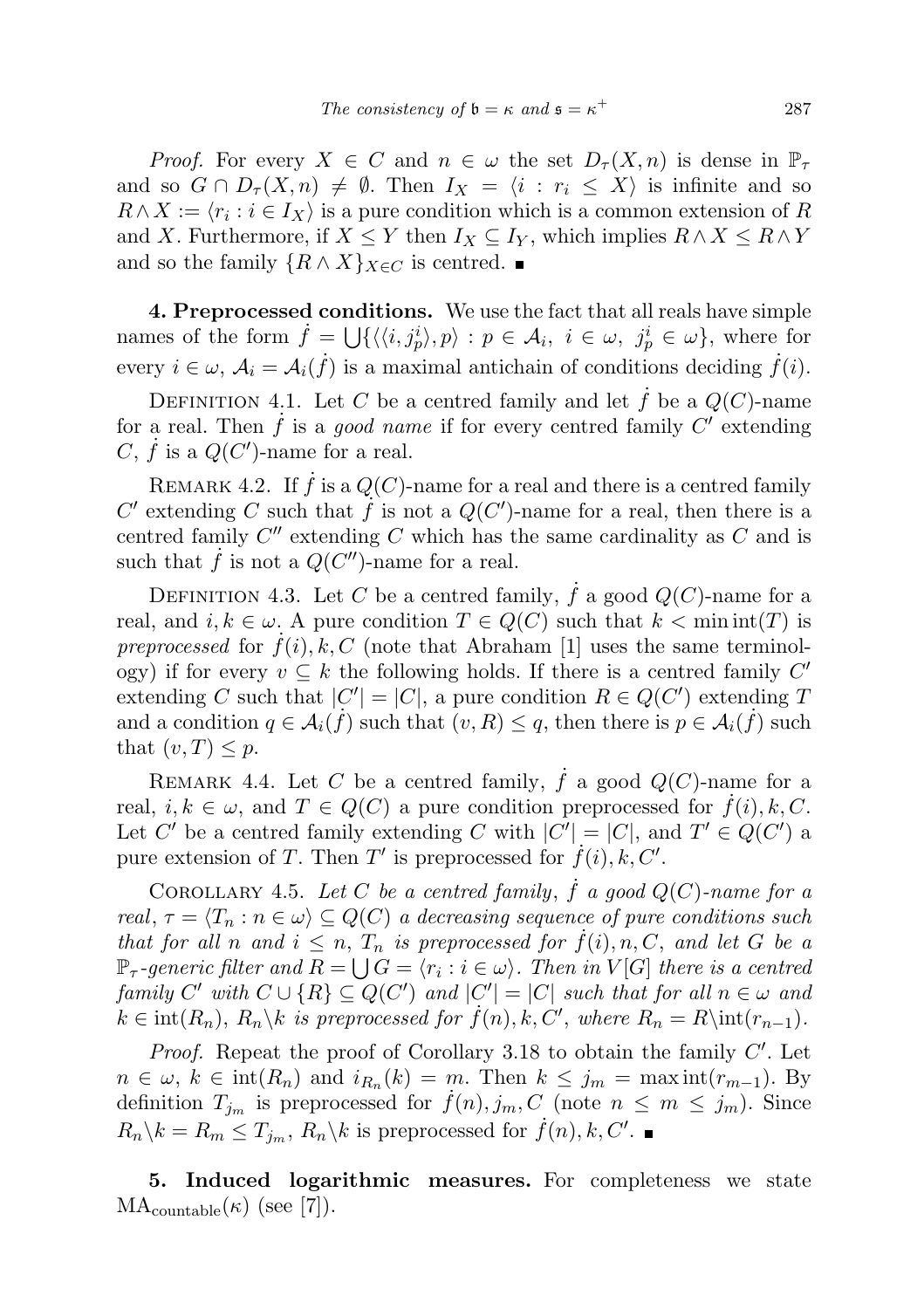DEFINITION 5.1.  $MA_{countable}(\kappa)$  is the statement: for every countable partial order  $\mathbb P$  and every family  $\mathcal D$  with  $|\mathcal D| < \kappa$  of dense subsets of  $\mathbb P$  there is a filter  $G \subseteq \mathbb{P}$  such that  $(\forall D \in \mathcal{D})(G \cap D \neq \emptyset)$ .

Let  $M$  be the ideal of meagre subsets of the real line. Recall that the *covering number* of  $M$ ,  $cov(M)$ , is the minimal size of a family of meagre sets which covers the real line. For every regular uncountable cardinal  $\kappa$ ,  $cov(\mathcal{M}) \geq \kappa$  if and only if  $MA_{countable}(\kappa)$  (see [3]).

LEMMA 5.2. Let C be a centred family,  $|C| < \text{cov}(\mathcal{M})$ ,  $\dot{f}$  a good  $Q(C)$ name for a real,  $n \in \omega$ , and  $T = \langle (s_i, h_i) : i \in \omega \rangle \in Q(C)$  be such that for all  $k \in \text{int}(T)$ ,  $T \backslash k$  is preprocessed for  $\dot{f}(n)$ , k, C. Let  $v \in [\omega]^{<\omega}$ . Then the logarithmic measure induced by the family  $\mathcal{P}_v(T, f(n))$  consisting of all  $x \in \text{int}(T)^{|\leq \omega}$  such that  $(\exists i \in \omega)(h_i(x \cap s_i) > 0)$  and  $(\exists w \subseteq x)(\exists p \in \Omega)$  $\mathcal{A}_n(\tilde{f})((v \cup w, T \setminus x) \leq p)$  takes arbitrarily high values.

Proof. To see that the induced measure takes arbitrarily high values consider an arbitrary finite partition  $\omega = A_0 \cup \cdots \cup A_{M-1}$ . By Lemma 3.13 there is  $j \in M$  such that  $T[A_j]$  is a pure condition compatible with C. As  $|C| < \text{cov}(\mathcal{M})$ , by Corollary 3.18 there is a centred family C' extending C with  $|C'| = |C|$  and a pure extension  $R \in Q(C')$  of  $T \upharpoonright A_j$ . Then  $\dot{f}$  is a  $Q(C')$ name for a real and so  $\mathcal{A}_n(\dot{f})$  is a maximal antichain in  $Q(C')$ . Therefore there is a common extension  $(v \cup w, R') \in Q(C')$  of  $(v, R)$  and some  $q \in$  $\mathcal{A}_n(\dot{f})$ . Let  $\bar{r}$  be a finite subsequence of R such that  $w \subseteq x = \text{int}(\bar{r})$ . We can assume that  $\|\bar{r}\| > 0$ . However,  $R \leq T$  and so there is  $i \in \omega$  such that  $h_i(x \cap s_i) > 0$ . Since  $R' \leq T$  and  $T\{x \text{ is preprocessed for } f(n), \max x, C$ , there is  $p \in \mathcal{A}_n(\dot{f})$  such that  $(v \cup w, T \backslash x) \leq p$ .

COROLLARY 5.3. Let C be a centred family,  $|C| < \text{cov}(\mathcal{M})$ , f a good  $Q(C)$ -name for a real,  $m, n \in \omega$ , and let  $T = \langle (s_i, h_i) : i \in \omega \rangle \in Q(C)$  be such that for all  $k \in \text{int}(T)$ ,  $T \backslash k$  is preprocessed for  $f(n)$ , k, C. Then the logarithmic measure induced by the family  $\mathcal{P}_m(T, f(n))$  of all  $x \in \text{int}(T)^{|\leq \omega|}$ such that  $(\exists i \in \omega)(h_i(s_i \cap x) > 0)$  and  $(\forall v \subseteq m)(\exists w \subseteq x)(\exists p \in \mathcal{A}_n(f))$  $((v \cup w, T \backslash x) \leq p)$  takes arbitrarily high values.

*Proof.* Let  $v_0, \ldots, v_{L-1}$  enumerate the subsets of m and let  $\omega = A_0 \cup$  $\cdots \cup A_{M-1}$  be a finite partition. By Lemma 3.13 there is  $j \in M$  such that  $T[A_i]$  is a pure condition compatible with C. Since  $|C| < \text{cov}(\mathcal{M})$ , by Corollary 3.18 there is a centred family C' extending C with  $|C'| = |C|$  and a pure extension  $R \in Q(C')$  of  $T \upharpoonright A_j$ . For every  $k \in \text{int}(R)$ ,  $R \setminus k \leq T \setminus k$  and so  $R\backslash k$  is preprocessed for  $\dot{f}(n)$ ,  $k, C'$ . Therefore by Lemma 5.2 for every  $i \in L$ there is  $x_i \in \mathcal{P}_{v_i}(R, \dot{f}(n))$ . It will be shown that  $x = \bigcup_{i \in L} x_i \in \mathcal{P}_m(T, \dot{f}(n))$ . Let  $v \subseteq m$ . Then  $v = v_i$  for some  $i \in L$ . Since  $x_i \in \mathcal{P}_{v_i}(R, \dot{f}(n))$ , there is  $w_i \subseteq x_i$  and  $q_i \in \mathcal{A}_n(\dot{f})$  such that  $(v_i \cup w_i, R \setminus x_i) \leq q_i$ , and so  $(v_i \cup$  $w_i, R \setminus x) \leq q_i$ . However,  $R \leq T$ ,  $C'$  extends  $C$ ,  $|C'| = |C|$  and  $T \setminus x$  is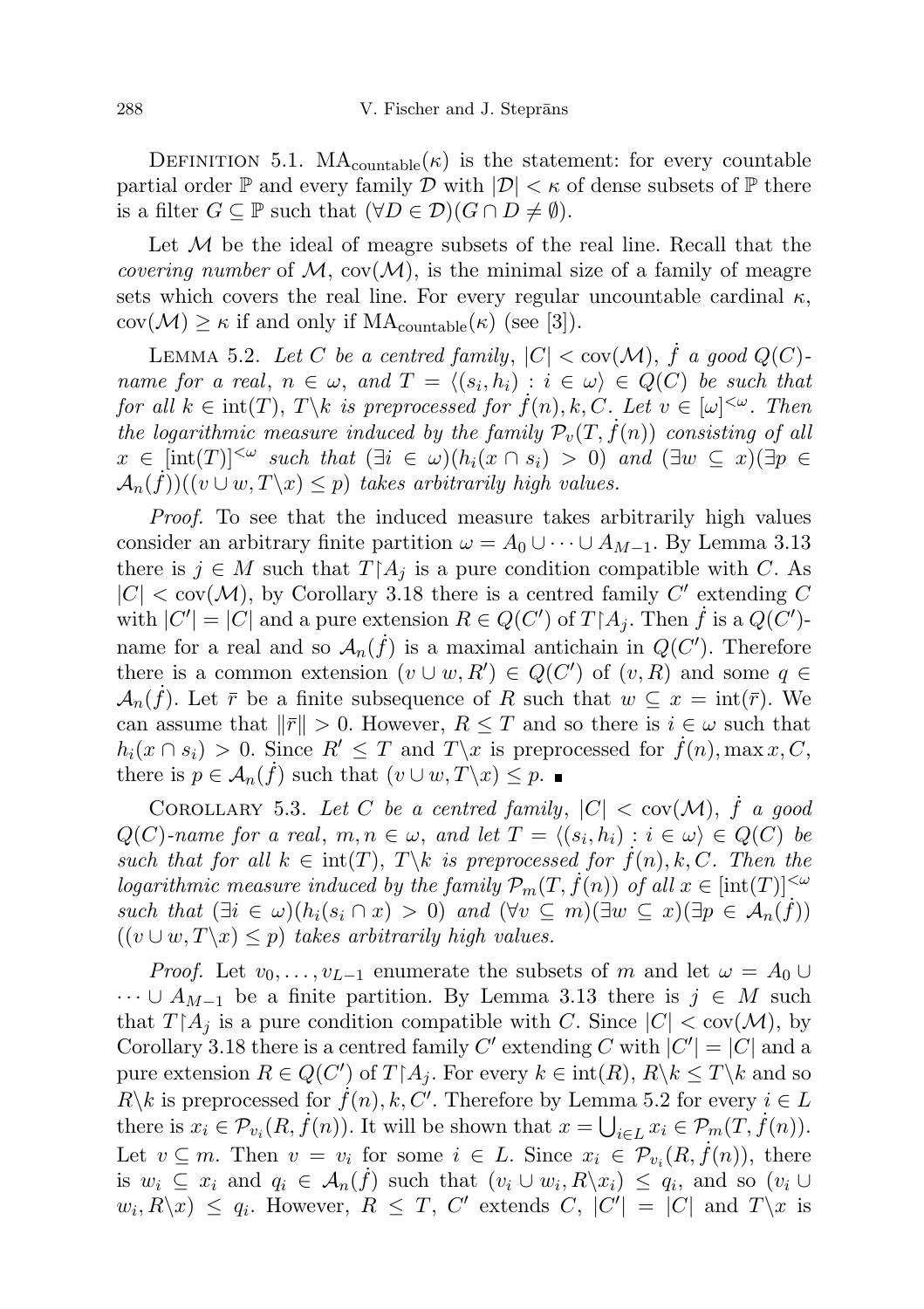preprocessed for  $\dot{f}(n)$ , max x, C. Hence for all  $i \in L$  there is  $p_i \in A_n(\dot{f})$  such that  $(v_i \cup w_i, T \setminus x) \leq p_i$ .

Until the end of the section let C be a centred family,  $|C| < \text{cov}(\mathcal{M})$ ,  $\dot{f}$  a good  $Q(C)$ -name for a real, and  $T = \langle t_i : i \in \omega \rangle \in Q(C)$  be a pure condition such that for all  $n \in \omega$  and  $k \in \text{int}(T_n)$ ,  $T \backslash k$  is preprocessed for  $f(n), k, C$ , where  $T_n = T\int_{t_{n-1}}$ .

DEFINITION 5.4. Let  $\mathbb{P}(C, T, f)$  be the suborder of  $Q_{fin}$  of all sequences  $\bar{r} = \langle (x_i, g_i) : i \in l \rangle$  extending T, such that for all  $i \in l$ , all  $v \subseteq \max x_{i-1}$ and all  $s \subseteq x_i$  such that  $g_i(s) > 0$ ,  $(\exists w \subseteq s)(\exists p \in \mathcal{A}_i(f))((v \cup w, T \setminus s) \leq p)$ .

LEMMA 5.5. Let  $X \in Q(C)$  and  $n \in \omega$ . Then  $D_{X,n}(C,T,\dot{f}) = \{\bar{r} \in$  $\mathbb{P}(C, T, \dot{f}) : (\exists r_i \in \overline{r})(r_i \leq X \text{ and } ||r_i|| \geq n)$  is dense.

*Proof.* Let  $\bar{r} \in \mathbb{P}(C, T, \dot{f}), j = |\bar{r}|, m = \max_{\bar{r}} \inf_{\bar{r}}(\bar{r}).$  Let  $Y \in C$  be a common extension of X and  $T\int(\bar{r})$ . For every  $k \in \text{int}(Y)$ ,  $Y \setminus k \leq T_i \setminus k$ and so  $Y \backslash k$  is preprocessed for  $f(j), k, C$ . By Corollary 5.3 the logarithmic measure h induced by  $\mathcal{P}_m(Y, \dot{f}(j))$  takes arbitrarily high values and so  $(\exists x)(h(x) > \max{\{\Vert \bar{r} \Vert, n\}}).$  Let  $r = (x, h)\mathcal{P}(x)$ ,  $v \subseteq m$ , and let  $s \subseteq x$  be such that  $h(s) > 0$ . By definition of h there are  $w \subseteq s$  and  $q \in \mathcal{A}_j(f)$  such that  $(v \cup w, Y \setminus s) \leq q$ . But  $T_i \setminus s$  is preprocessed for  $\dot{f}(j)$ , max s, C and so there is  $p \in \mathcal{A}_j(\dot{f})$  such that  $(v \cup w, T \setminus s) \leq p$ .

COROLLARY 5.6. Let G be a filter in  $\mathbb{P}(C, T, \dot{f})$  meeting  $D_{X,n}(C, T, \dot{f})$ for all  $X \in C$ ,  $n \in \omega$ , and let  $R = \bigcup G = \langle r_i : i \in \omega \rangle$ . Then for all i and  $v \subseteq i$  and every  $s \subseteq \text{int}(r_i)$  which is  $r_i$ -positive,  $(\exists w \subseteq s)(\exists p \in$  $\mathcal{A}_i(\dot{f}))((v \cup w, R) \leq p)$ . Moreover, in  $V[G]$  there is a centred family  $\dot{C}'$  such that  $C \cup \{R\} \subseteq Q(C')$  and  $|C'| = |C|$ .

*Proof.* Let  $i \in \omega$ ,  $v \subseteq i$  and let  $s \subseteq \text{int}(r_i)$  be  $r_i$ -positive. Then by definition there are  $w \subseteq s$  and  $p \in \mathcal{A}_i(f)$  such that  $(v \cup w, T \setminus s) \leq p$ . However,  $R \leq T$  and so  $(v \cup w, R) = (v \cup w, R \backslash s) \leq p$ .

REMARK 5.7. If  $X \notin Q(C)$ , then the analogous  $D_{X,n}(C,T,\dot{f})$  is not necessarily dense. In fact, the notion of a preprocessed condition is not defined for such X. Thus  $\mathbb{P}(C, T, \dot{f})$  and  $\mathbb{P}_{\tau}$  are distinct forcing notions.

## 6. Mimicking the almost bounding property

THEOREM 6.1. Let  $\kappa$  be a regular uncountable cardinal,  $cov(\mathcal{M}) = \kappa$ ,  $\mathcal{H} \subseteq \mathcal{H} \omega$  an unbounded,  $\lt^*$ -directed family with  $|\mathcal{H}| = \kappa$ , C a centred family with  $|C| < \kappa$ , and let f be a good  $Q(C)$ -name for a real. Then there are a centred family C' extending C,  $|C'| = |C|$  and  $h \in H$  such that for every centred family  $C''$  extending  $C'$ ,  $\Vdash_{Q(C'')}$  " $\check{h} \nless^* \check{f}$ ".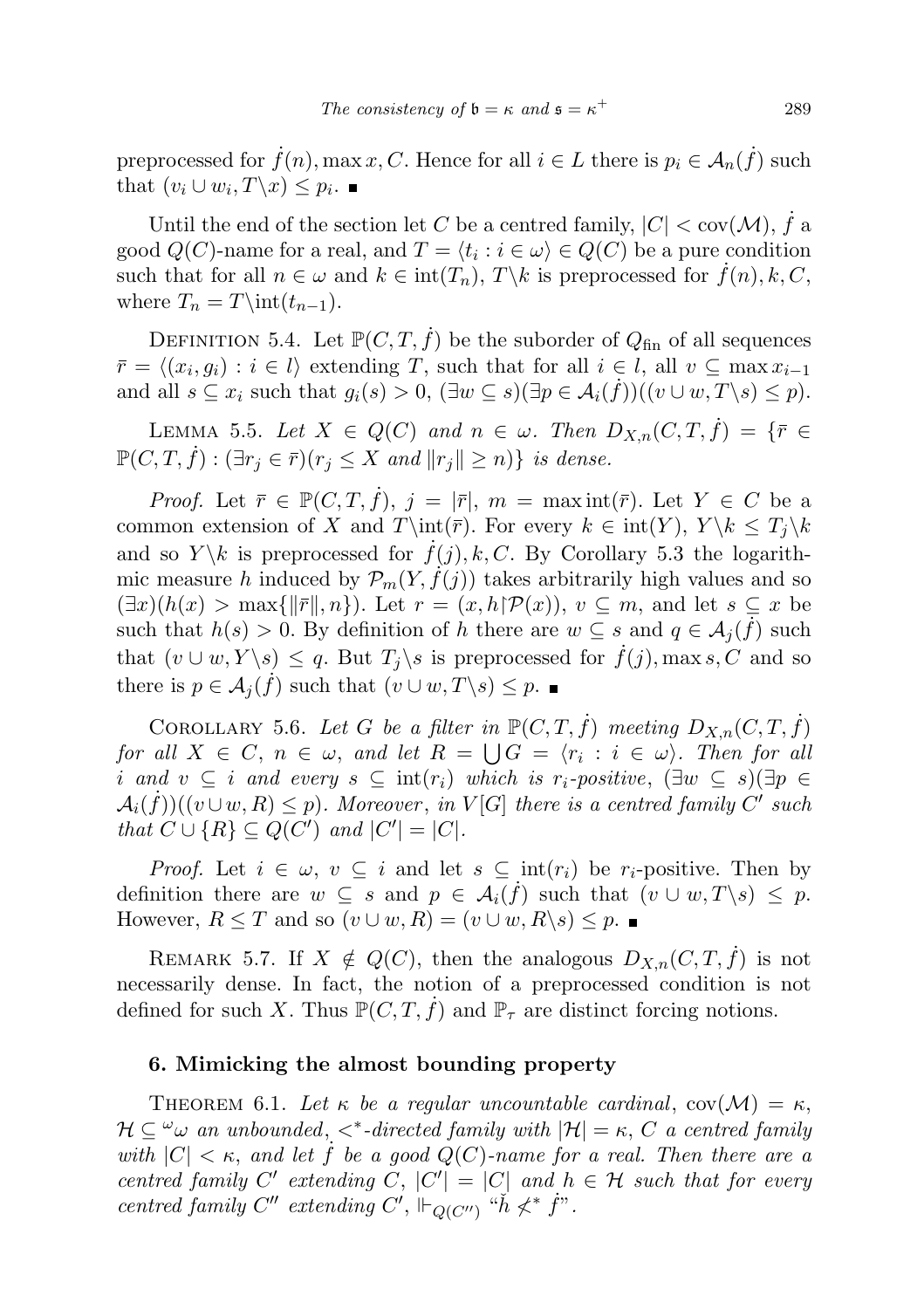*Proof.* Let  $T \in Q(C)$ . There is a centred family  $C_0$  extending C with  $|C_0| = |C|$  and a sequence  $\tau = \langle T_n : n \in \omega \rangle \subseteq Q(C_0)$  such that for all n,  $T_n \leq T_{n-1}$  where  $T_{-1} = T$  and, for all n and  $i \leq n$ ,  $T_n$  is preprocessed for  $f(i), n, C_0$ . By Corollary 4.5 and as  $|C| < \text{cov}(\mathcal{M})$ , there is a centred family  $C_1$  extending C with  $|C_1| = |C|$  and a pure condition  $T_1 \in Q(C_1)$ such that if  $T_1 = \langle t_i^1 : i \in \omega \rangle$  then, for all  $n \in \omega$  and  $k \in \text{int}(T_1) \setminus \text{int}(t_{n-1}^1)$ ,  $T_1 \backslash k$  is preprocessed for  $\dot{f}(n), k, C_1$ . Since  $|C_1| < \text{cov}(\mathcal{M})$  there is a filter  $G \subseteq \mathbb{P}(\tilde{C}_1, T_1, \dot{f})$  meeting  $D_{X,n}(C_1, T_1, \dot{f})$  for all  $n \in \omega$  and  $X \in C_1$ . Then by Corollary 5.6 the pure condition  $T_2 = \bigcup G = \langle r_i : i \in \omega \rangle$  extends  $T_1$ and for all  $i \in \omega$  and  $v \subseteq i$ , and each  $s \subseteq \text{int}(r_i)$  which is  $r_i$ -positive,  $(\exists w \subseteq s)(\exists p \in \mathcal{A}_i(f))((v \cup w, T_2) \leq p).$ 

For all  $i \in \omega$  let  $g(i)$  be the maximal k such that there are  $v \subseteq i$ ,  $w \subseteq \text{int}(r_i)$  and  $p \in \mathcal{A}_i(f)$  such that  $p \Vdash \dot{f}(i) = \check{k}$  and  $(v \cup w, T_2) \leq p$ . We can assume that g is nondecreasing. For all  $X \in C_1$  let  $J_X = \{i : r_i \leq X\}$ and let  $F_X$  be the following step function:

$$
F_X(l) = g(J_X(i+1)) \quad \text{ iff } l \in (J_X(i), J_X(i+1)],
$$

where  $J_X(m)$  is the mth element of  $J_X$ . Since H is unbounded, for all  $X \in$  $C_1$  there is  $h_X \in \mathcal{H}$  such that  $h_X \nleq^* F_X$ . However,  $|C_1| < |\mathcal{H}|$  and so there exists  $h \in \mathcal{H}$  such that  $(\forall X \in C_1)(h_X \leq^* h)$ . We can assume that h is nondecreasing. Note that  $(\forall X \in C_1)(g \leq_0 F_X)$  and so  $J = \{i \in \omega :$  $g(i) < h(i)$  is infinite. Furthermore,  $(\exists^\infty i \in J_X)(F_X(i) < h(i))$  and since  $(\forall i \in J_X)(F_X(i) = g(i)),$  the set  $I_X = J_X \cap J$  is infinite. Let  $R = \langle r_i : i \in J \rangle$ and for all  $X \in C_1$  let  $R \wedge X := \langle r_i : i \in I_X \rangle$ . Then  $C' = \{R \wedge X\}_{X \in C_1}$  is a centred family such that  $C_1 \cup \{T\} \subseteq Q(C')$  and  $|C| = |C'|$ .

Let C'' be centred,  $C' \subseteq Q(C'')$ ,  $a \in [\omega]^{<\omega}$ ,  $k_0 \in \omega$  and let  $(b, R') \in$  $Q(C'')$  be an extension of  $(a, R)$ . There is  $i \in J$  with  $i > k_0$  such that  $b \subseteq i$  and  $s = \text{int}(R') \cap \text{int}(r_i)$  is  $r_i$ -positive. Then there are  $w \subseteq s$  and  $p \in \mathcal{A}_i(\dot{f})$  such that  $(b \cup w, T_2) \leq p$ . However,  $R' \setminus w \leq T_2 \setminus w$ . Therefore  $($ b $\cup w, R'$  $) \leq (b, R')$  and  $(b \cup w, R') \leq p$ . Let  $k \in \omega$  be such that  $p \Vdash \dot{f}(i) = \check{k}$ . Then  $k \leq g(i)$  by definition of g, and  $g(i) < h(i)$  since  $i \in J$ . Thus  $(b \cup w, R') \Vdash_{Q(C'')} \text{``}\dot{f}(i) = \check{k} \leq \check{g}(i) < \check{h}(i)$ ".

LEMMA 6.2 (Main Lemma). Let  $\kappa$  be a regular uncountable cardinal,  $cov(\mathcal{M}) = \kappa$ ,  $\mathcal{H} \subseteq \omega$  an unbounded,  $\lt^*$ -directed family with  $|\mathcal{H}| = \kappa$ , and  $(\forall \lambda < \kappa)(2^{\lambda} \leq \kappa)$ . Then there is a centred family C with  $|C| = \kappa$  such that (H is unbounded)<sup>VQ(C)</sup> and Q(C) adds a real not split by  $V \cap [\omega]^\omega$ .

*Proof.* Let  $\mathcal{N} = \{\dot{f}_{\alpha}\}_{{\alpha} < \kappa}$  enumerate all names for functions in  $\omega_{\omega}$  for partial orders  $Q(C')$  where C' is a centred family with  $|C'| < \kappa$ , and let  $\mathcal{A} = \{A_{\alpha+1}\}_{\alpha<\kappa}$  enumerate  $[\omega]^\omega \cap V$ . The centred family C will be obtained by transfinite induction of length  $\kappa$ . Begin with an arbitrary pure condition T and  $C_0 = \{T \setminus v : v \in [\omega]^{<\omega}\}.$  If  $\alpha = \beta + 1$  and we have defined the centred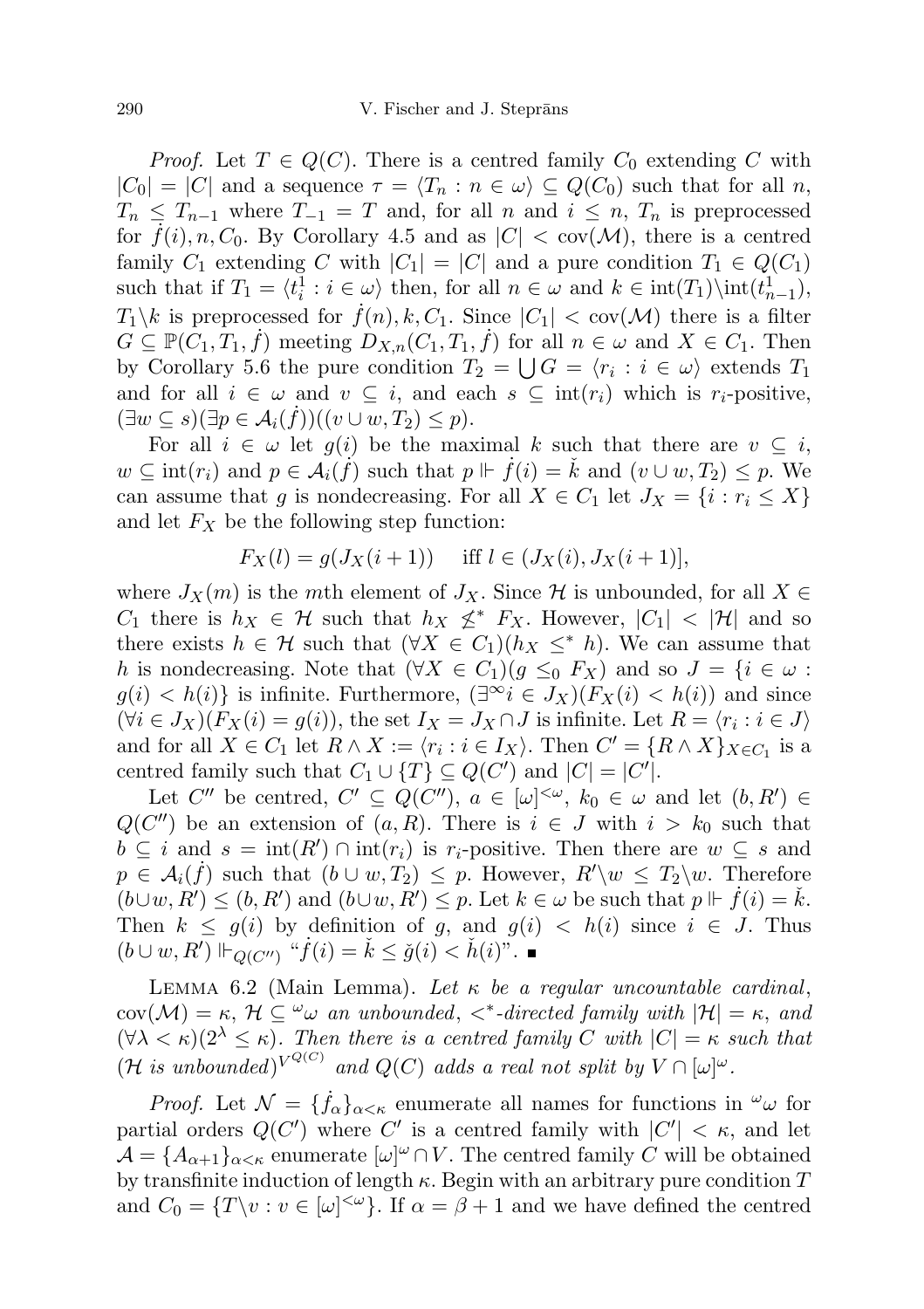family  $C_{\beta}$ , let  $\dot{g}_{\alpha}$  be the name with least index in  $\mathcal{N}\langle \{\dot{g}_{\gamma+1}\}_{\gamma<\beta}$  which is a  $Q(C_{\beta})$ -name for a real. If  $\dot{g}_{\alpha}$  is a good  $Q(C_{\beta})$ -name, by Theorem 6.1 there are a centred family  $C'_\alpha$  extending  $C_\beta$  with  $|C'_\alpha| = |C_\beta|$  and  $h_\alpha \in \mathcal{H}$  such that for every centred family C'' extending  $C'_\alpha$ ,  $\Vdash_{Q(C'')}$  " $\check{h}_\alpha \nless^* \dot{g}_\alpha$ ". If  $\dot{g}_\alpha$  is not a good  $Q(C_\beta)$ -name, then by Remark 4.2 there is a centred family  $C'_\alpha$ extending  $C_{\beta}$  with  $|C_{\alpha}'| = |C_{\beta}|$  such that  $\dot{g}_{\alpha}$  is not a  $Q(C_{\alpha}')$ -name for a real. In either case, let  $T' \in Q(C'_{\alpha})$ . Then by Lemma 3.13 there is  $T_{\alpha} \leq T'$  such that  $\text{int}(T_\alpha) \subseteq A_\alpha$  or  $\text{int}(T_\alpha) \subseteq A_\alpha^c$  and  $T_\alpha \not\perp C_\alpha'$ . By Corollary 3.18 applied to the sequence of all final segments of  $T_{\alpha}$  and  $|C'_{\alpha}| < \text{cov}(\mathcal{M})$  there is a centred family  $C_{\alpha}$  such that  $C'_{\alpha} \cup \{T_{\alpha}\} \subseteq Q(C_{\alpha})$  and  $|C_{\alpha}| = |C'_{\alpha}|$ . If  $\alpha$  is a limit let  $C_{\alpha} = \bigcup_{\beta < \alpha} C_{\beta}$ . Then  $|C_{\alpha}| < \kappa$  and  $(\forall \beta < \alpha)(C_{\beta} \subseteq Q(C_{\alpha}))$ . With this the inductive construction is complete. Let  $C = \bigcup_{\alpha < \kappa} C_{\alpha}$ . Then C is centred,  $|C| = \kappa$  and  $(\forall \alpha < \kappa)(C_\alpha \subseteq Q(C)).$ 

Let f be a  $Q(C)$ -name for a real and let  $\alpha < \kappa$  be minimal such that f is a  $Q(C_{\alpha})$ -name. Then  $\dot{f}$  is a name in  $\mathcal N$  and there is  $\delta < \kappa$  (with  $\alpha \leq \delta$ ) such that f is the name with least index in  $\mathcal{N}\setminus \{g_{\gamma+1}\}_{\gamma<\delta}$  which is a  $Q(C_{\delta})$ -name and so  $\dot{f} = \dot{g}_{\delta+1}$ . Note also that  $\dot{f}$  is a good  $Q(C_{\delta})$ -name. Then by the choice of  $C'_{\delta+1}$ ,  $\Vdash_{Q(C)}$  " $\check{h}_{\delta+1} \nless^* \check{f}$ ". Let G be a  $Q(C)$  generic filter and  $\bigcup G = \bigcup \{u : (\exists T)((u, T) \in G)\}\.$  For every  $\alpha \in \kappa$  the set  $D_{\alpha+1} = \{(u, T) \in$  $Q(C)$ :  $T \leq T_{\alpha+1}$  is dense and so  $\bigcup G \subseteq^*$  int $(T_{\alpha+1})$ , which implies that  $\bigcup G$  is almost contained in  $A_{\alpha+1}$  or in  $A_{\alpha+1}^c$ .

The proof of Theorem 6.3 can be found in [8].

THEOREM 6.3. Let  $\mathcal{H} \subseteq^{\omega} \omega$  be an unbounded family such that  $(\forall \mathcal{H}' \in [\mathcal{H}]^{\leq \omega})$  $(\exists h \in \mathcal{H})(\mathcal{H}' \leq^* h)$  and let  $\langle \mathbb{P}_{\gamma} : \gamma \leq \alpha \rangle$  be a finite support iteration of ccc forcing notions of length  $\alpha$  with cf( $\alpha$ ) =  $\omega$  such that  $(\forall \gamma < \alpha)$  $(\mathcal{H} \text{ is unbounded})^{V^{\mathbb{P}_{\gamma}}}$ . Then  $(\mathcal{H} \text{ is unbounded})^{V^{\mathbb{P}_{\alpha}}}$ .

The proof of Lemma 6.4 can be found in [2].

LEMMA 6.4. Let  $\kappa$  be a regular uncountable cardinal, and  $\mathcal{H} \subseteq \omega_{\omega}$  and unbounded,  $\langle \cdot \rangle^*$ -directed family with  $|\mathcal{H}| = \kappa$ . Then for every partial order  $\mathbb{P}$ of size less than  $\kappa$ ,  $(\mathcal{H}$  is unbounded)<sup> $V^{\mathbb{P}}$ </sup>.

Recall that if  $A \subseteq \omega$  is infinite then the Hechler forcing  $\mathbb{H}(\mathcal{A})$  (see [7]) consists of all pairs  $(s, F)$  where  $s \in \bigcup_{n \in \omega} \mathbb{R}^n \omega$  and  $F \in [\mathcal{A}]^{\leq \omega}$ , with extension relation  $(s_1, F_1) \leq (s_2, F_2)$  iff  $s_2 \subseteq s_1, F_2 \subseteq F_1$  and for all  $f \in F_2$  and  $k \in \text{dom}(s_1) \text{dom}(s_2)$  we have  $s_1(k) \geq f(k)$ . Note that  $\mathbb{H}(\mathcal{A})$  is  $\sigma$ -centred, adds a real dominating A, and  $|\mathbb{H}(\mathcal{A})| = |\mathcal{A}|$ .

THEOREM 6.5 (GCH). Let  $\kappa$  be a regular uncountable cardinal. Then there is a ccc generic extension in which  $\mathfrak{b} = \kappa < \mathfrak{s} = \kappa^+$ .

*Proof.* Obtain a model V of  $\mathfrak{b} = \mathfrak{c} = \kappa$  by adding  $\kappa$  Hechler reals (see [6]) and let  $\mathcal{H} = V \cap {}^{\omega}\omega$ . Inductively define a finite support itera-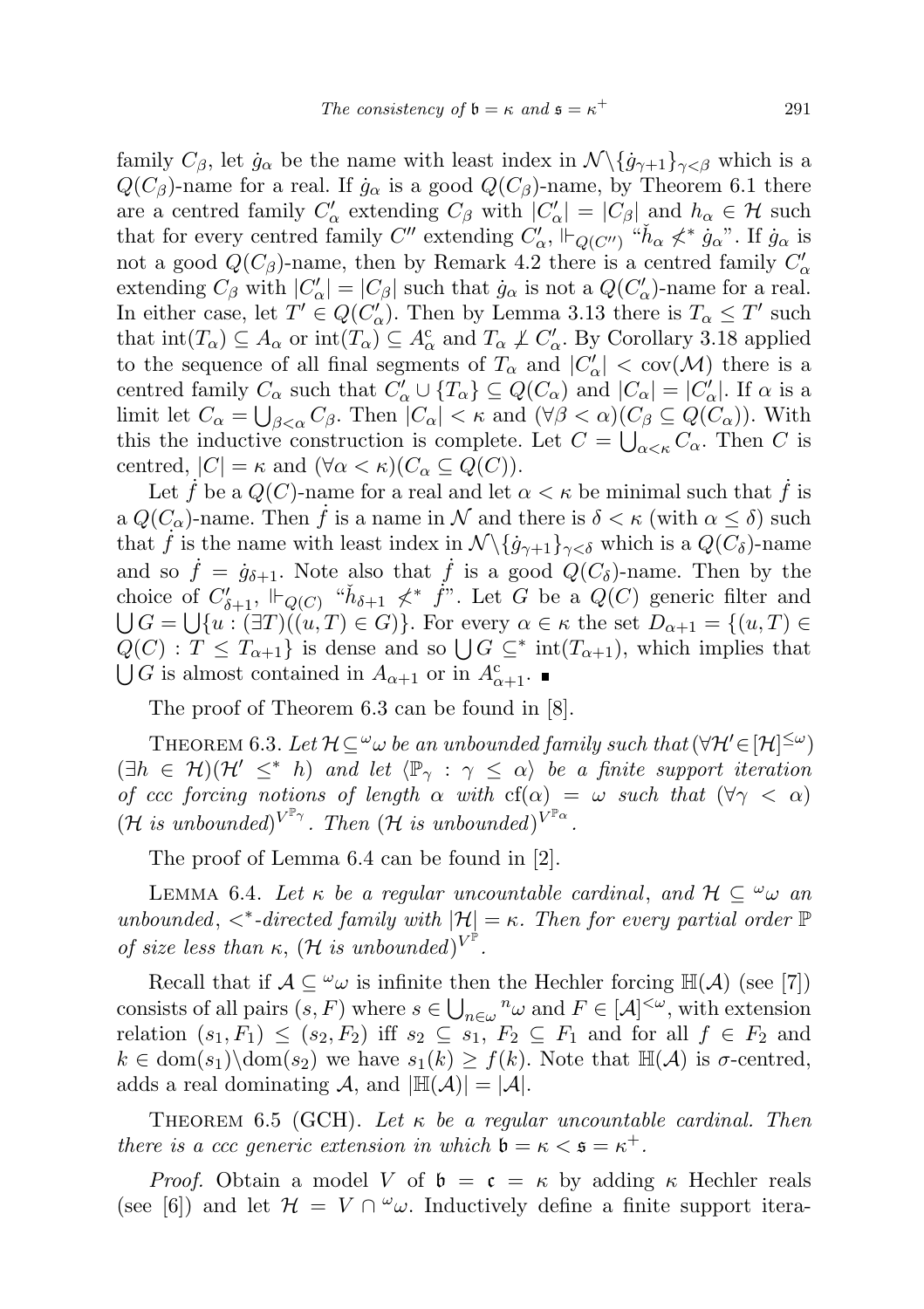tion  $\langle \mathbb{P}_{\alpha} : \alpha \leq \kappa^+ \rangle$  of ccc forcing notions as follows. Suppose that for all  $\beta < \alpha$ ,  $\mathbb{P}_{\beta}$  has been defined so that in  $V^{\mathbb{P}_{\beta}}$ , H is unbounded,  $\lt^*$ -directed and  $(\forall \lambda < \kappa)(2^{\lambda} \leq \kappa)$ . If  $\alpha$  is a limit, let  $\mathbb{P}_{\alpha}$  be the finite support iteration of  $\langle \mathbb{P}_{\beta} : \beta < \alpha \rangle$ . Then  $\mathbb{P}_{\alpha}$  is ccc and by Theorem 6.3 the inductive hypothesis holds in  $V^{\mathbb{P}'^{\alpha}}$ .

If  $\alpha = \beta + 1$  and  $\mathbb{P}_{\beta}$  has been defined, then let  $V_{\beta} = V^{\mathbb{P}_{\beta}}$  and let  $\mathbb{H}_{1}$ be the forcing notion for adding  $\kappa$  Cohen reals. Then in  $V_{\beta}^{\mathbb{H}_1}$  the family  $\mathcal H$ is unbounded,  $\langle *$ -directed,  $(\forall \lambda \leq \kappa)(2^{\lambda} \leq \kappa)$  and  $\text{cov}(\mathcal{M}) = \kappa$ . Therefore in  $V_{\beta}^{\mathbb{H}_{1}}$  the hypothesis of Lemma 6.2 holds and so there is a centred family C such that  $Q(C)$  adds a real not split by  $V_{\beta}^{\mathbb{H}_1} \cap [\omega]^{\omega}$  and preserves  $\mathcal{H}$ unbounded. Let  $\mathbb{H}_2$  be an  $\mathbb{H}_1$ -name for  $Q(C)$  and in  $V_\beta^{\mathbb{H}_1 * \mathbb{H}_2}$  let  $\mathcal{A} \subseteq V_\beta \cap \omega_\omega$ be an unbounded family of cardinality less than  $\kappa$ . Let  $\mathbb{H}_3$  be an  $\mathbb{H}_1 * \mathbb{H}_2$ name for  $\mathbb{H}(\mathcal{A})$ . Then in  $V_A^{(\mathbb{H}_1 * \mathbb{H}_2) * \mathbb{H}_3}$  $\beta^{\frac{\text{min}_{1}*\text{min}_{2}*\text{min}_{3}}{2}}$  the family A is dominated and since  $|\mathbb{H}(\mathcal{A})| < \kappa$ , H remains unbounded. Let  $\dot{\mathbb{Q}}_{\beta}$  be a  $\mathbb{P}_{\beta}$ -name for  $(\mathbb{H}_1 * \mathbb{H}_2) * \mathbb{H}_3$ , and let  $\mathbb{P}_{\alpha} = \mathbb{P}_{\beta} * \dot{\mathbb{Q}}_{\beta}$ .

Let  $\mathbb{P} = \mathbb{P}_{\kappa^+}$ . Let G be a  $\mathbb{P}$ -generic filter and let  $\mathcal{A} \subseteq [\omega]^\omega \cap V[G]$ ,  $|A| < \kappa^+$ . Then there exists  $\alpha < \kappa^+$  such that  $A \subseteq V[G_\alpha]$  where  $G_\alpha =$  $G \cap \mathbb{P}_{\alpha}$ . By the inductive construction of  $\mathbb{P}$ , in  $V[G_{\alpha+1}]$  there is a real not split by A. Therefore  $V^{\mathbb{P}} \models \mathfrak{s} = \kappa^+$ . By Theorem 6.3 and the construction of  $\mathbb P$  the family  $\mathcal H$  is unbounded in  $V^{\mathbb P}$ . Since every family of reals in  $V^{\mathbb P}$  of size less than  $\kappa$  is obtained at some initial stage of the iteration, a suitable bookkeeping device can guarantee that any such family is bounded and so  $V^{\mathbb{P}} \models \mathfrak{b} = \kappa.$ 

## References

- [1] U. Abraham, Proper forcing, for the Handbook of Set Theory.
- [2] T. Bartoszyński and J. Ihoda [H. Judah], On the cofinality of the smallest covering of the real line by meager sets, J. Symbolic Logic 54 (1989), 828–832.
- [3] A. Blass, Combinatorial cardinal characteristics of the continuum, for the Handbook of Set Theory.
- [4] A. Blass and S. Shelah, Ultrafilters with small generating sets, Israel J. Math. 65 (1989), 259–271.
- [5] J. Brendle, *How to force it*, lecture notes.
- [6] S. Hechler, On the existence of certain cofinal subsets of  $\omega_{\omega}$ , in: T. Jech (ed.), Axiomatic Set Theory, Proc. Sympos. Pure Math. 13, Part II, Amer. Math. Soc., 1974, 155–173.
- [7] T. Jech, Set Theory, Springer, 2003.
- [8] H. Judah and S. Shelah, The Kunen–Miller chart (Lebesgue measure, the Baire property, Laver reals and preservation theorems for forcing), J. Symbolic Logic 55 (1990), 909–927.